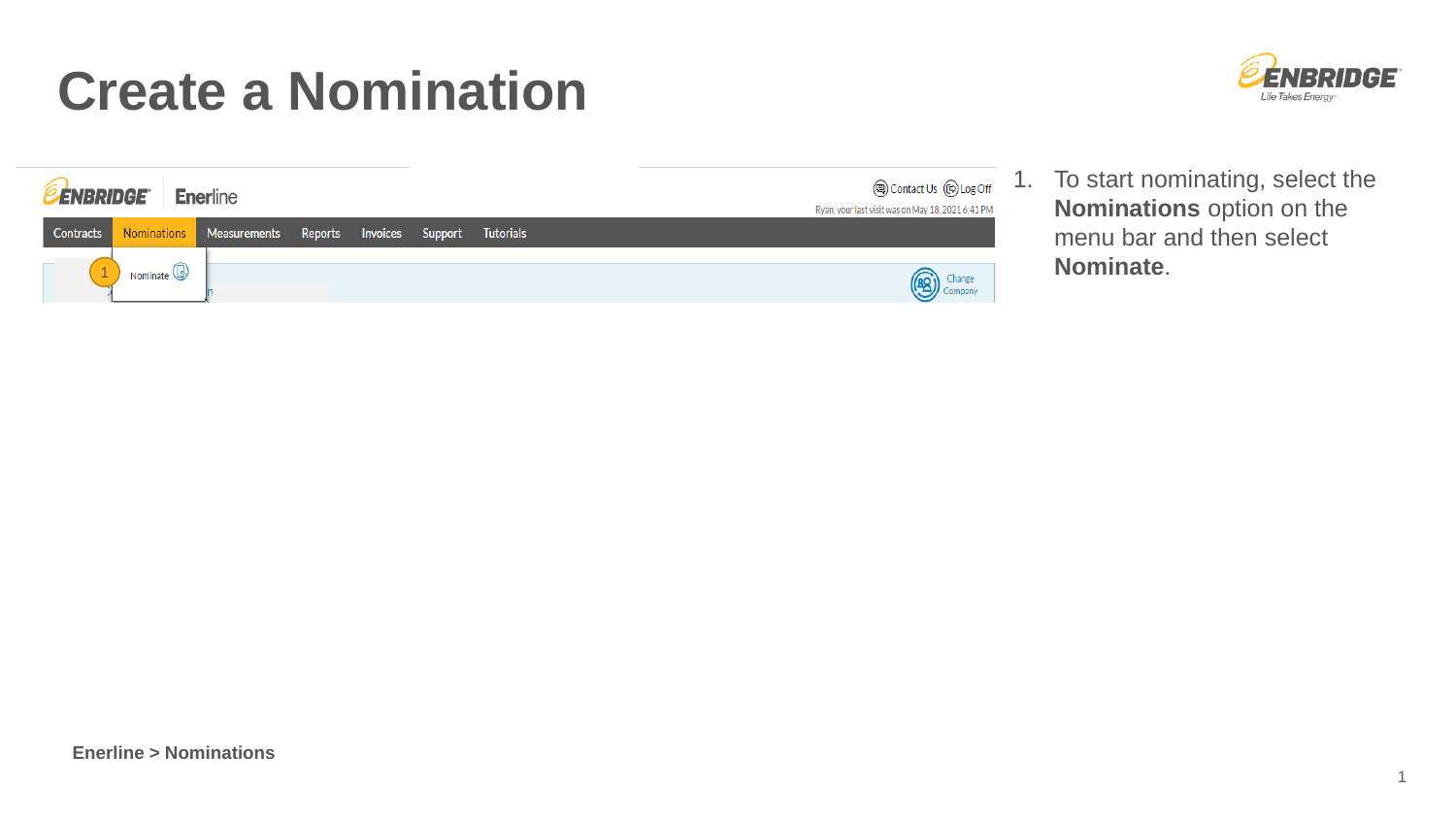



- **1. New Nomination Button** allows you to create a nomination for the first time or want to do a completely new one.
- **2. New Nomination Window** displays the current window, time remaining, and deadline information.
- **3. Nom Group** allows you to select a Nomination Group from the options in the drop-down menu.
- **4. Start Date and End Date** allows you to enter a start and end date for the nomination.
- **5. Window** allows you to select the window for this nomination.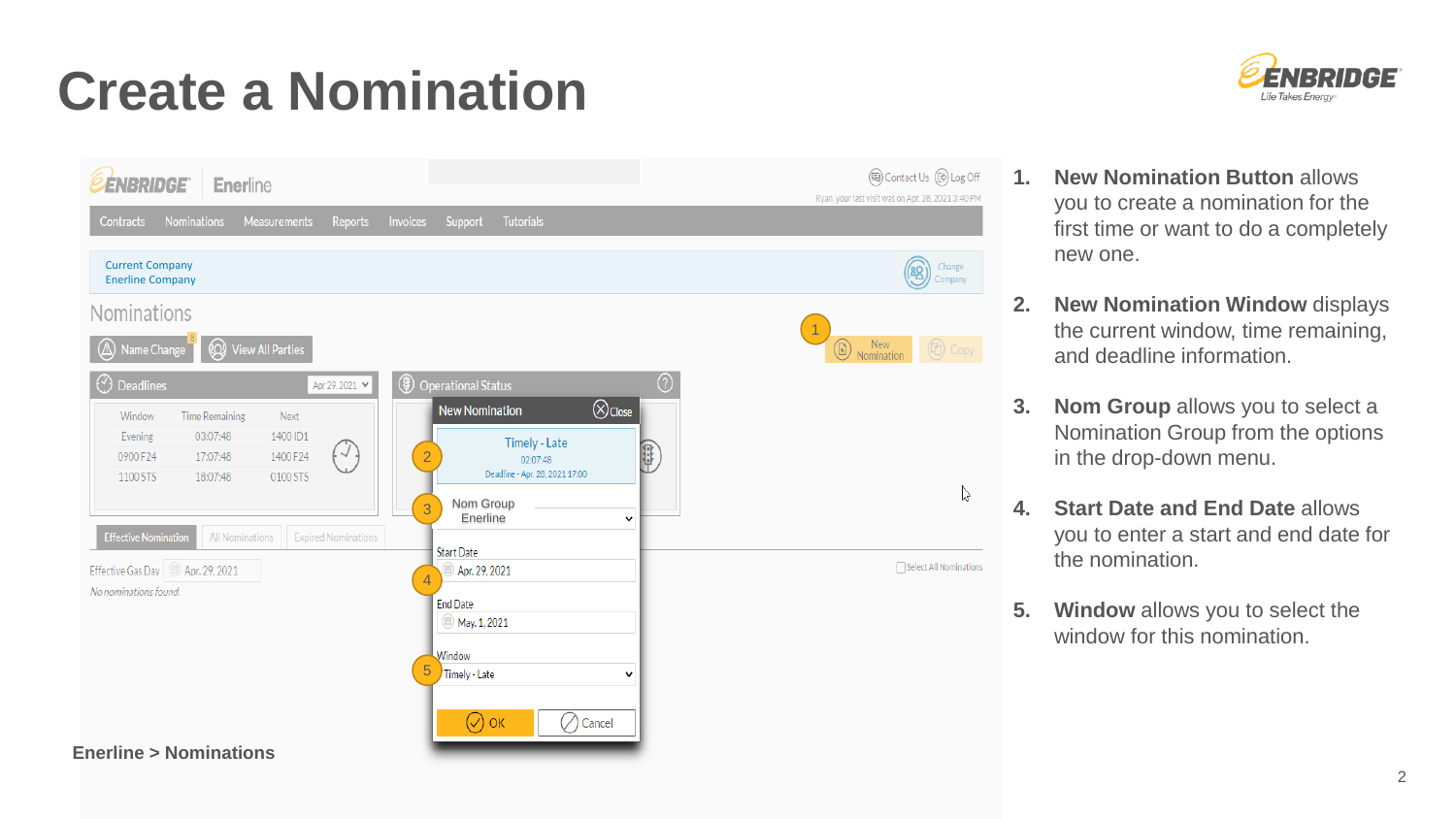



- **1. Shipper's Reference** allows you to add a label to the nomination.
- **2. Shipper's Version** allows you to keep track of multiple nominations for the same day and window.
- **3. Countdown Clock** displays the current window and deadline.
- **4. Add Button** allows you to add details to the nomination.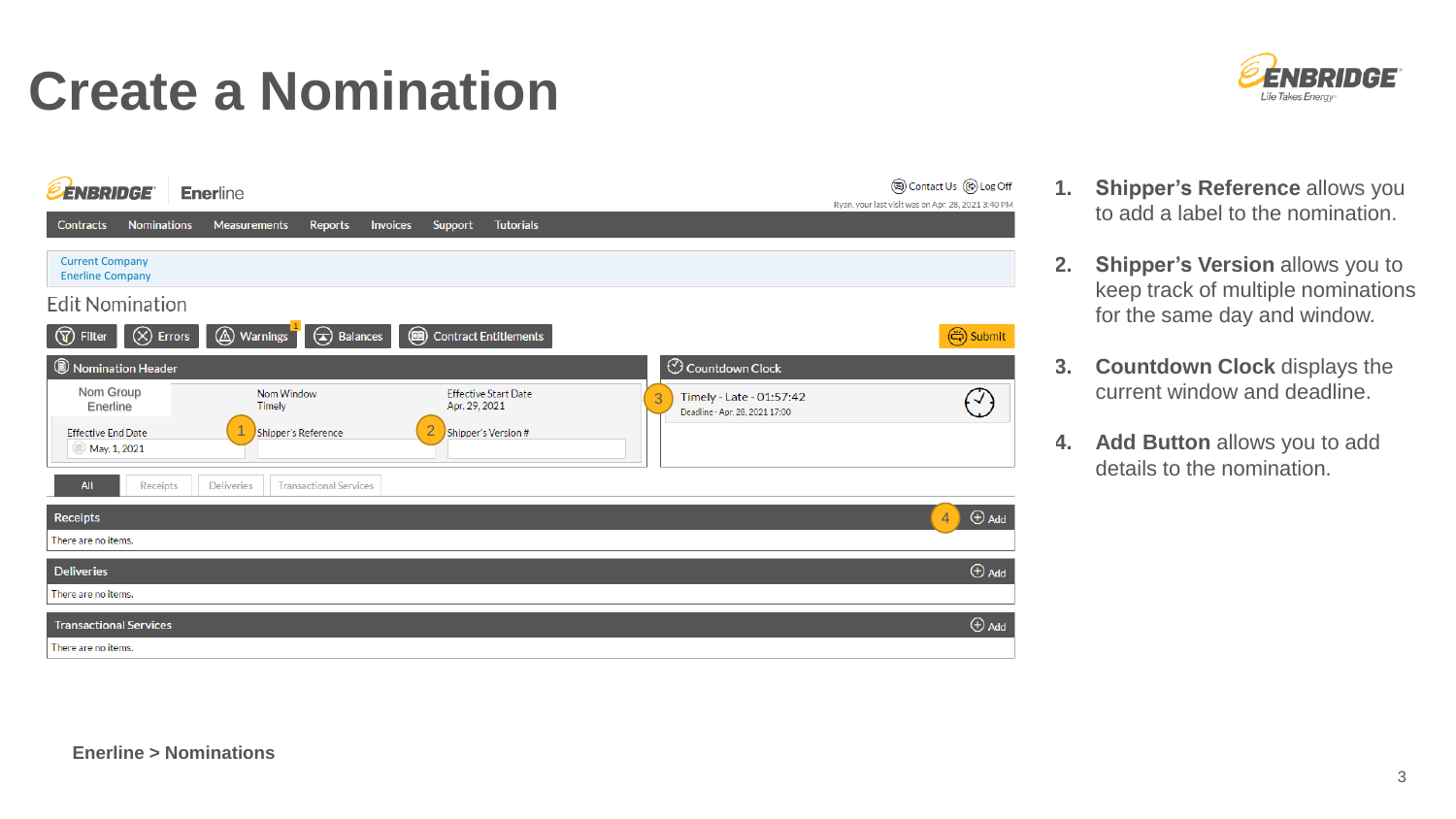**Fdit Nomination** 8  $\bigotimes$  Errors  $\circled{A}$  Warnings  $\circled{)}$  Balances **①** Filter Contract Entitlements Submit  $\odot$  Countdown Clock Nomination Header Nom Group **Effective Start Date**  $\bigcirc$ Nom Window Timely - Late - 01:22:05 Timely May 18, 2021 Enerline Deadline - May 17, 2021 17:00 **Effective End Date** Shipper's Reference Shipper's Version #  $\bullet$  Jun 1, 2021 **Deliveries Transactional Services** All Receipts 7  $\bigoplus$  Add **Receipts** 1 Service (2 Contract 1 3 Location 1 4 Shipper 1 5 (5 5  $\pm 2$  3 April 1 3  $\pm 3$  5  $\pm 3$  5  $\pm 3$  5  $\pm 3$  5  $\pm 3$  5  $\pm 3$  5  $\pm 3$  5  $\pm 3$  5  $\pm 3$  5  $\pm 3$  5  $\pm 3$  5  $\pm 3$  5  $\pm 3$  5  $\pm 3$  5  $\pm 3$  5  $\pm 3$  5  $\pm$ 6 EC on TCPL Receipt From Other Pipeline Parkway  $\mathbf{0}$ ⋗  $\bigoplus$  Add **Deliveries** There are no items.  $\bigoplus$  Add **Transactional Services** There are no items.



- **1. Service** allows you to select a service associated with the nomination.
- **2. Contract** allows you to select a contract if applicable.
- **3. Location** allows you to select the location for the activity.
- **4. Shipper** allows you to select the shipper information for the activity.
- **5. Commodity** allows you to add a quantity.
- **6. Checkmark Button** allows you to enter the row.
- **7. Add Button** allows you to add rows to the nomination.
- **8.** Submit Button allows you to submit the nomination once it is complete.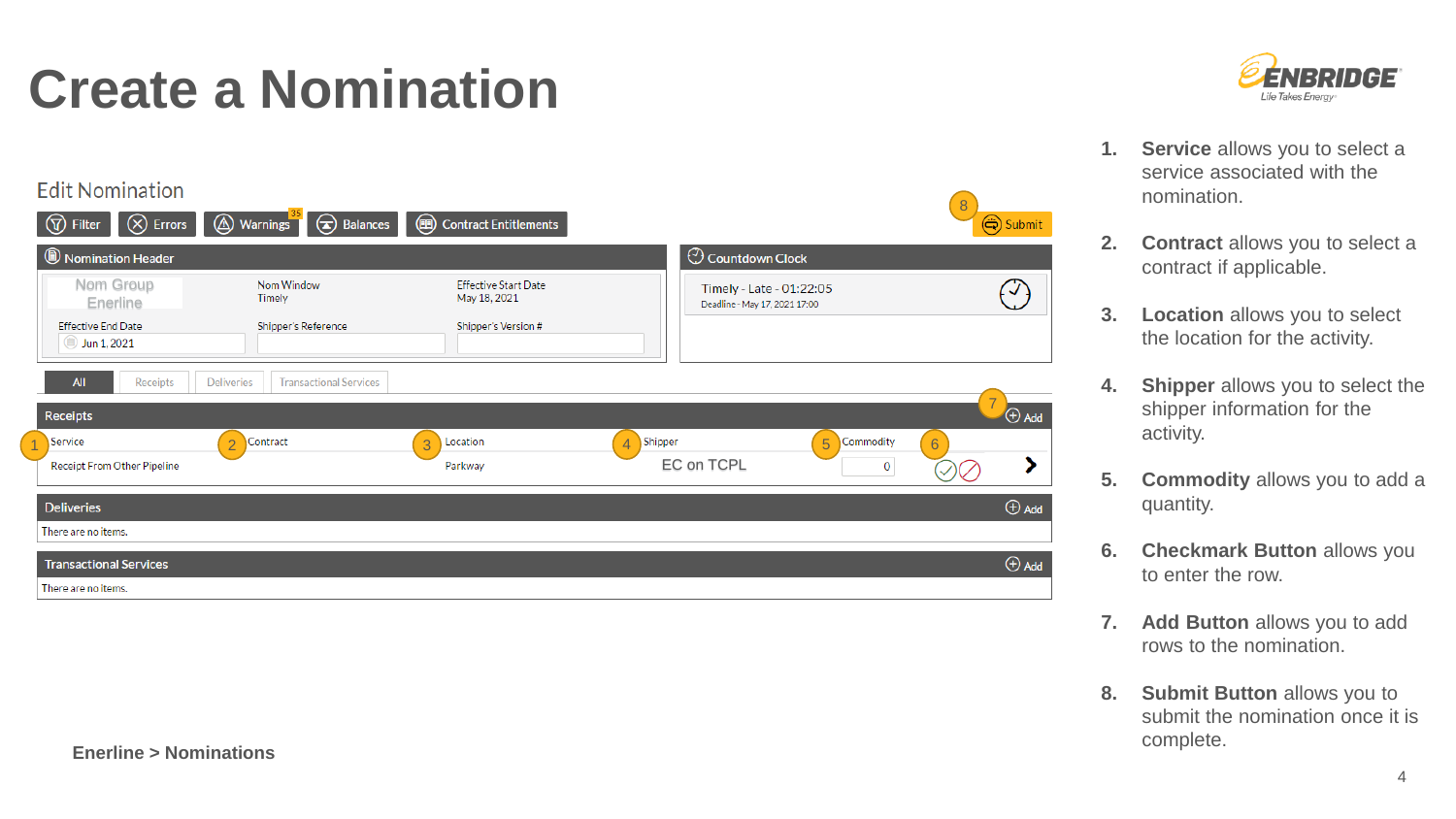Nom Window

Nomination is submitted as:



(a) Print Nomination Details

Shipper's Version #

**Late** status indicates the nomination is correct but was received past the deadline for that window.

**Rejected** status indicates there is a problem on the nomination that needs to be corrected before it can be submitted.

#### **Enerline > Nominations**

Nom Group Enerline

**Effective Start Date** 

Shipper's Reference

May 18, 2021

Nomination Header

Late

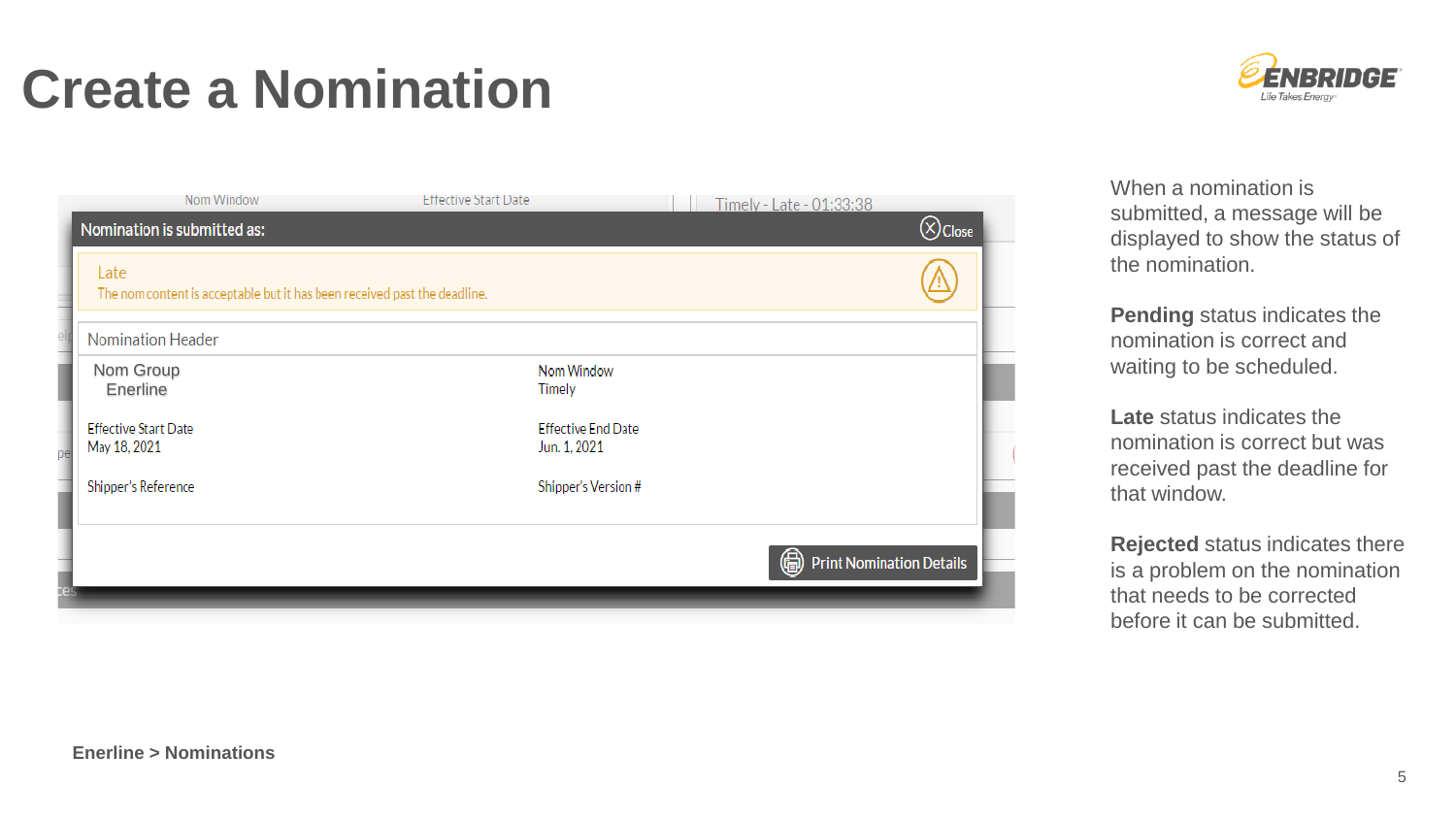# **Copy a Nomination**





- **1. Checkbox** allows you to copy the selected nomination.
- **2. Copy Button opens the Copy** Nomination window for the selected nomination.
- 3. Alternatively, you can click any place on the row of the nomination to open the Copy Nomination window.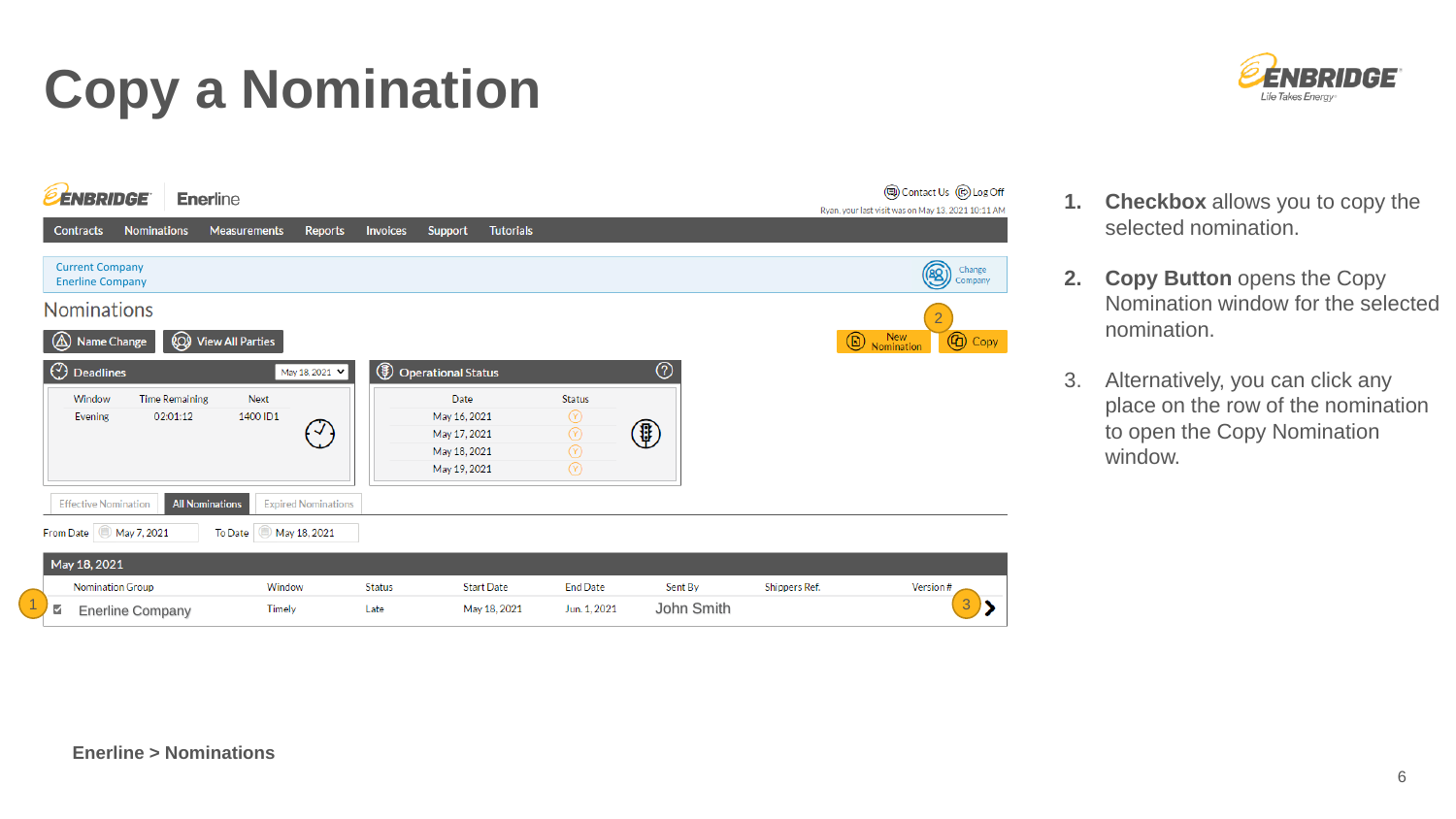# **Copy a Nomination**





- **1. Nomination Group** displays the nomination group associated with the copied nomination.
- **2. Start Date and End Date** allows you to enter a start and end date for the nomination.
- **3. Window** allows you to select the nomination window.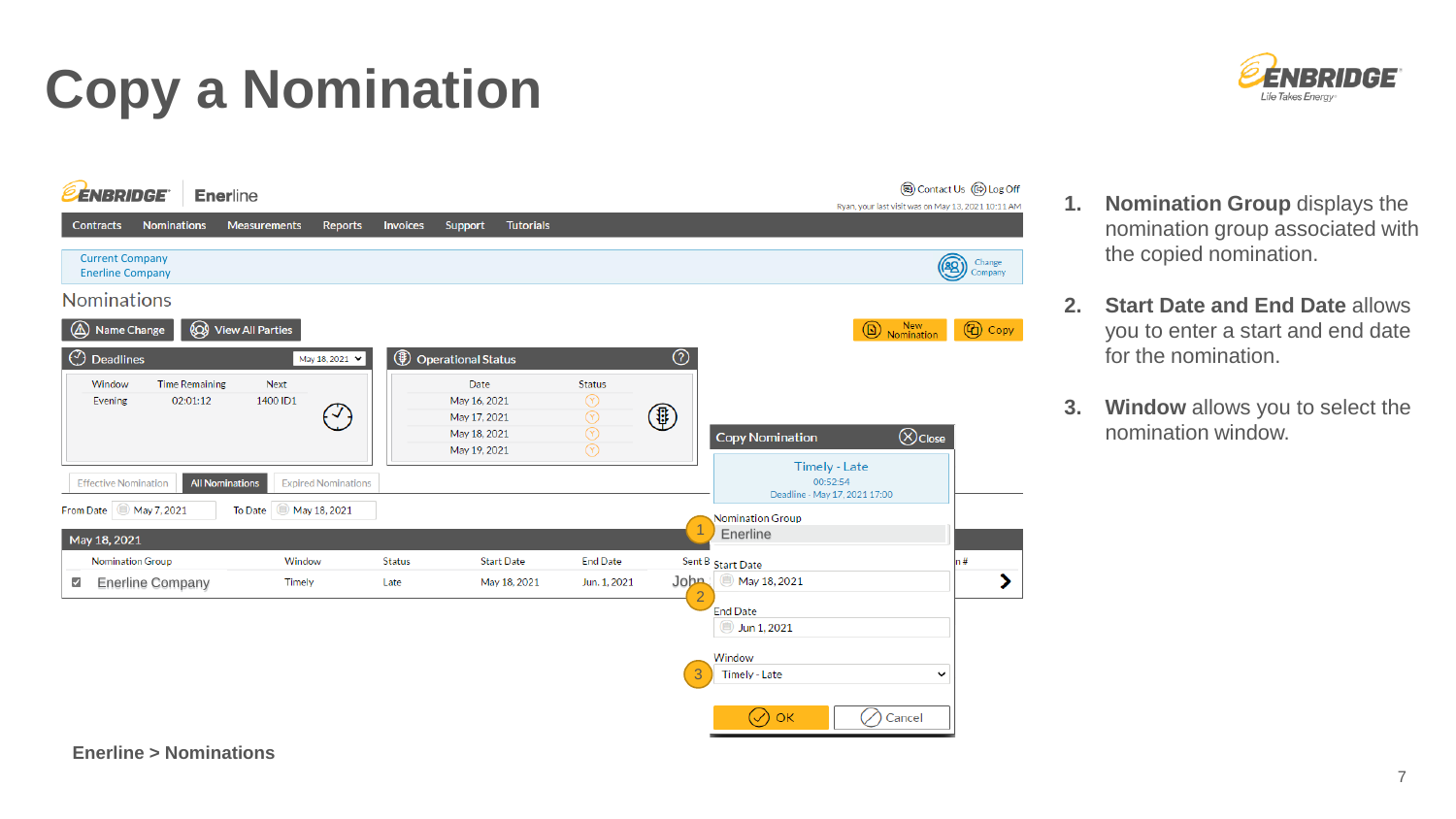### **Edit a Nomination**





- 1. To edit a nomination, click anywhere on the nomination row and the **Nomination Detail** window will display.
- 2. Nominations in Pending status are available to edit.
- **3. Edit Button** allows you to edit the selected nomination.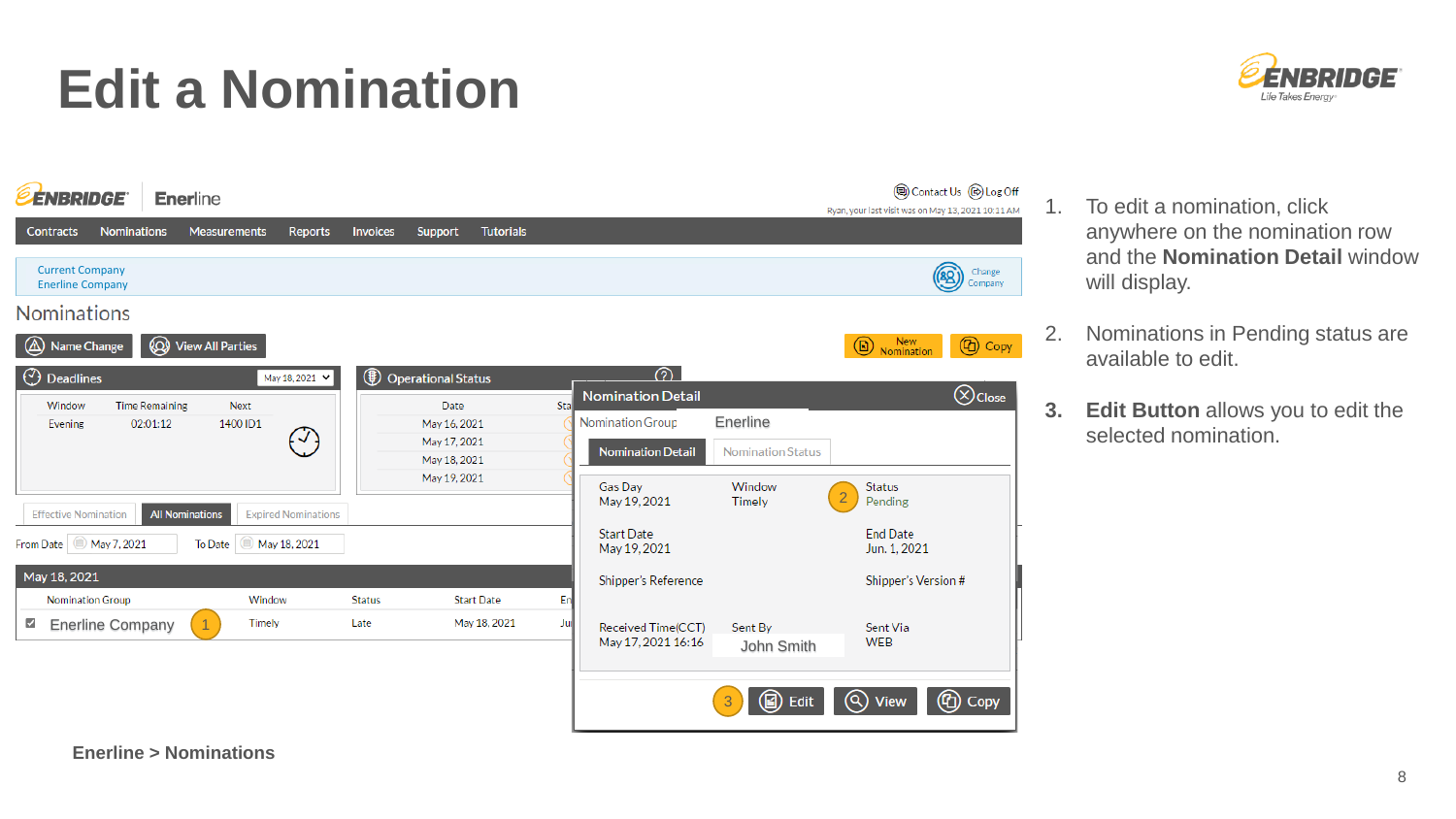#### **Search for a Nomination**



| <b>ENBRIDGE</b>                                   | <b>Enerline</b>                          |                         |                            |                 |                                                                      |                   |                                                                                   |                                               |             |               | (a) Contact Us (B) Log Off<br>Ryan, your last visit was on May 13, 2021 10:11 AM |
|---------------------------------------------------|------------------------------------------|-------------------------|----------------------------|-----------------|----------------------------------------------------------------------|-------------------|-----------------------------------------------------------------------------------|-----------------------------------------------|-------------|---------------|----------------------------------------------------------------------------------|
| <b>Nominations</b><br><b>Contracts</b>            |                                          | <b>Measurements</b>     | <b>Reports</b>             | <b>Invoices</b> | <b>Support</b>                                                       | <b>Tutorials</b>  |                                                                                   |                                               |             |               |                                                                                  |
| <b>Current Company</b><br><b>Enerline Company</b> |                                          |                         |                            |                 |                                                                      |                   |                                                                                   |                                               |             |               | Change<br>ලු<br>Company                                                          |
| <b>Nominations</b>                                |                                          |                         |                            |                 |                                                                      |                   |                                                                                   |                                               |             |               |                                                                                  |
| Name Change<br>(≜                                 | ▧                                        | <b>View All Parties</b> |                            |                 |                                                                      |                   |                                                                                   |                                               |             |               | New<br>Nomination<br><b>Copy</b><br>$\circledcirc$                               |
| $\odot$<br><b>Deadlines</b>                       |                                          |                         | May 18, 2021 Y             |                 | <b>1</b> Operational Status                                          |                   |                                                                                   | $\circledcirc$                                |             |               |                                                                                  |
| Window<br>Evening                                 | <b>Time Remaining</b><br>01:14:10        | <b>Next</b><br>1400 ID1 |                            |                 | Date<br>May 16, 2021<br>May 17, 2021<br>May 18, 2021<br>May 19, 2021 |                   | <b>Status</b><br>$^{\circ}$<br>$\circledcirc$<br>$\circledcirc$<br>$\circledcirc$ | $\circled{\scriptstyle\textcircled{\tiny i}}$ |             |               |                                                                                  |
| <b>Effective Nomination</b>                       | $\overline{2}$<br><b>All Nominations</b> |                         | <b>Expired Nominations</b> |                 |                                                                      |                   |                                                                                   |                                               |             |               |                                                                                  |
| <b>Effective Gas Day</b>                          | May 19, 2021                             |                         |                            |                 |                                                                      |                   |                                                                                   |                                               |             |               | Select All Nominations                                                           |
| May 19, 2021                                      |                                          |                         |                            |                 |                                                                      |                   |                                                                                   |                                               |             |               |                                                                                  |
| <b>Nomination Group</b>                           |                                          | Window                  |                            | <b>Status</b>   |                                                                      | <b>Start Date</b> | <b>End Date</b>                                                                   |                                               | Sent By     | Shippers Ref. | Version#                                                                         |
| <b>Enerline Company</b>                           |                                          | <b>Timely</b>           |                            | Pending         |                                                                      | May 19, 2021      | Jun. 1, 2021                                                                      |                                               | Bond, James |               |                                                                                  |

- **1. Effective Nominations** displays the nominations that are currently effective. This is the default view at the bottom of the screen.
- **2. All Nominations** allows you to search for a nomination.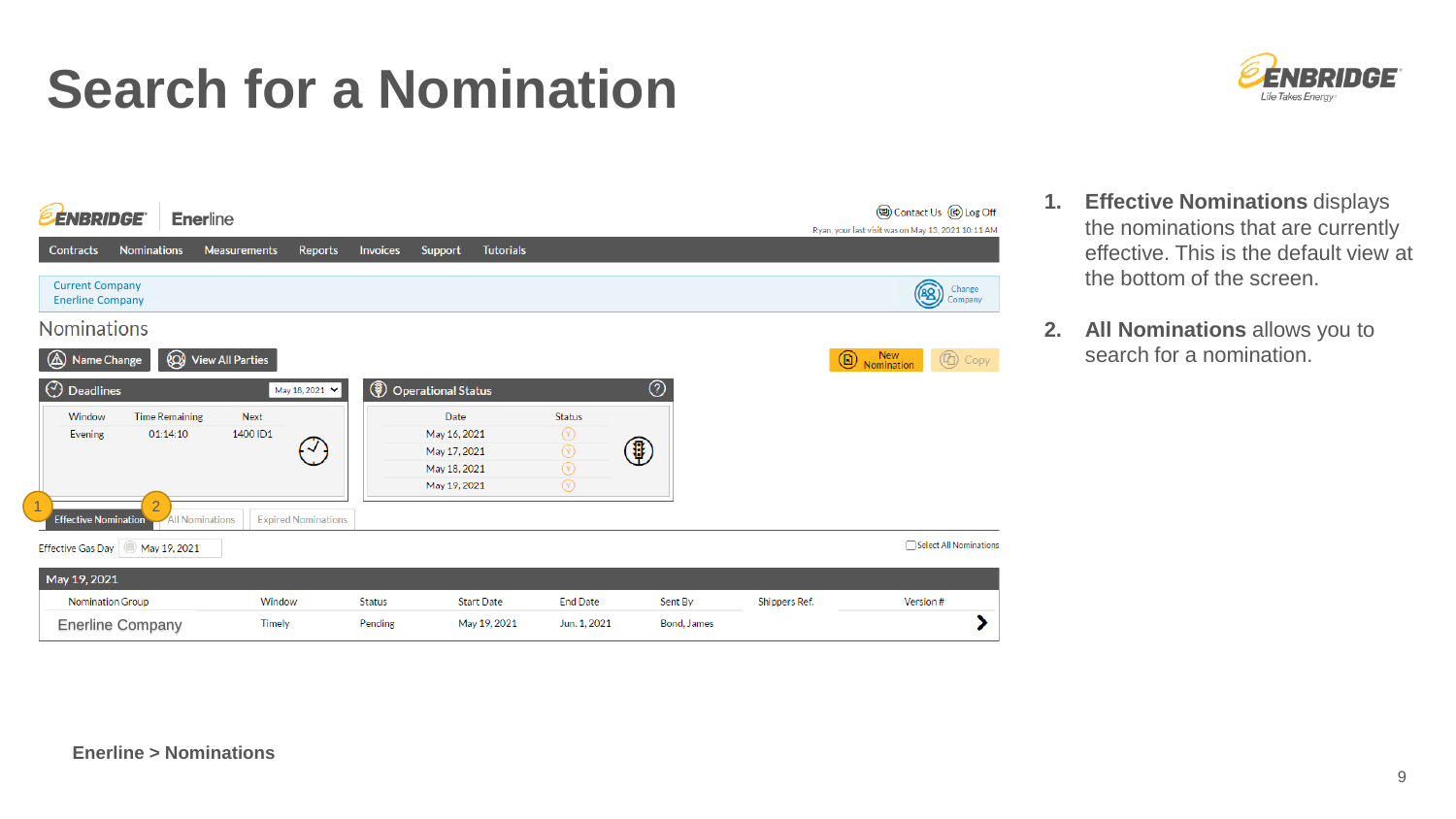#### **Search for a Nomination**



| <b>ÉNBRIDGE</b>                                   | <b>Enerline</b>                                              |                            |                                                                      |                                                                                       |                                |               | (a) Contact Us (B) Log Off                                    |
|---------------------------------------------------|--------------------------------------------------------------|----------------------------|----------------------------------------------------------------------|---------------------------------------------------------------------------------------|--------------------------------|---------------|---------------------------------------------------------------|
| <b>Nominations</b><br><b>Contracts</b>            | <b>Measurements</b>                                          | Reports                    | <b>Invoices</b><br>Support                                           | <b>Tutorials</b>                                                                      |                                |               | Ryan, your last visit was on May 13, 2021 10:11 AM            |
| <b>Current Company</b><br><b>Enerline Company</b> |                                                              |                            |                                                                      |                                                                                       |                                |               | Change<br>(28)<br>Company                                     |
| <b>Nominations</b>                                |                                                              |                            |                                                                      |                                                                                       |                                |               |                                                               |
| (∆<br>Name Change                                 | @<br><b>View All Parties</b>                                 |                            |                                                                      |                                                                                       |                                |               | New<br>Nomination<br>$^{\circledR}$<br>$^{\circledR}$<br>Copy |
| $\odot$<br><b>Deadlines</b>                       |                                                              | May 18, 2021 V             | $^{\circledR}$<br><b>Operational Status</b>                          |                                                                                       | $^\copyright$                  |               |                                                               |
| Window<br>Evening                                 | <b>Time Remaining</b><br><b>Next</b><br>02:01:12<br>1400 ID1 | $\boldsymbol{\mathcal{J}}$ | Date<br>May 16, 2021<br>May 17, 2021<br>May 18, 2021<br>May 19, 2021 | <b>Status</b><br>$\circledcirc$<br>$\circledcirc$<br>$\circledcirc$<br>$\circledcirc$ | $\textcircled{\scriptsize{4}}$ |               |                                                               |
| <b>Effective Nomination</b>                       | <b>All Nominations</b>                                       | <b>Expired Nominations</b> |                                                                      |                                                                                       |                                |               |                                                               |
| May 7, 2021<br>From Date                          | To Date                                                      | May 18, 2021               |                                                                      |                                                                                       |                                |               |                                                               |
| May 18, 2021                                      |                                                              |                            |                                                                      |                                                                                       |                                |               |                                                               |
| <b>Nomination Group</b>                           | Window                                                       | Status                     |                                                                      | <b>End Date</b><br><b>Start Date</b>                                                  | Sent By                        | Shippers Ref. | Version#                                                      |
| ⊻<br><b>Enerline Company</b>                      | Timely                                                       | Late                       |                                                                      | May 18, 2021<br>Jun. 1, 2021                                                          |                                | John Smith    |                                                               |

**1. From Date and To Date** allows you to enter a date range for the display of nominations in the All Nominations table.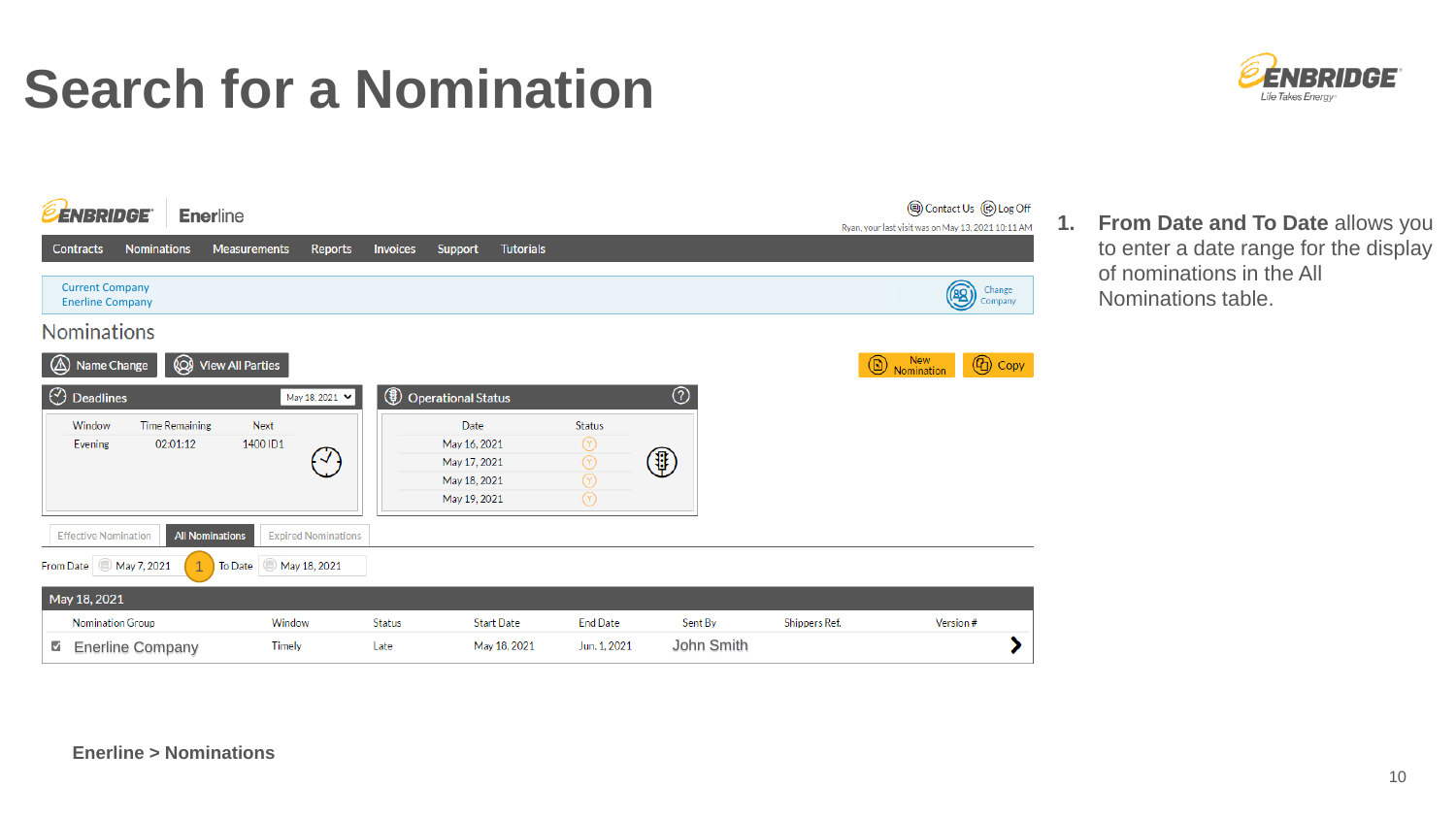# **Nomination Key Features - Filter**



- (a) Contact Us (B) Log Off **ENBRIDGE** Enerline Ryan, your last visit was on May 18, 2021 6:41 PM Nominations Measurements Reports **Tutorials** Contracts **Invoices** Support Current Company Enerline Company **Edit Nomination**  $(\times)$  Errors  $\circled{A}$  Warnings  $\widehat{(\mathbf{x})}$  Balances  $\circled{T}$  Filter **Contract Entitlements** (ප්) Submit C Countdown Clock Nomination Header Nom Group Nom Window **Effective Start Date**  $\bigcirc$ Timely - 04:11:48 May 20, 2021  $\left(\widehat{\mathbb{Y}}\right)$  Filter Deadline - May 19, 2021 13:30 ice Shipper's Version # **⑦** Filter Hide Matched Name Changes **Services**  $\Box$  Hide Zero Line Items  $\oplus$  Add **Custom Filter** Service Show All  $\checkmark$  $\bigoplus$  Add Location Show All  $\checkmark$  $\bigoplus$  Add Shipper Show All  $\checkmark$ Commodity  $\oslash$  Clear Custom Filter
- **1. Filter Button** allows for customization of the display on the nominations screen. Filtering will remove data from the view, but it does not delete it. You can always see the full data again by removing the filters.
	- **2. Hide Matched Name Changes** will only display the mismatched name changes on the nominations screen.
	- **3. Hide Zero Line Items** will only display lines with a commodity number greater than zero on the nominations screen.
	- **4. Custom Filter** allows filtering on the Service, Location, Shipper and the Commodity in order to customize what is displayed on the nominations screen.

2

1

3

4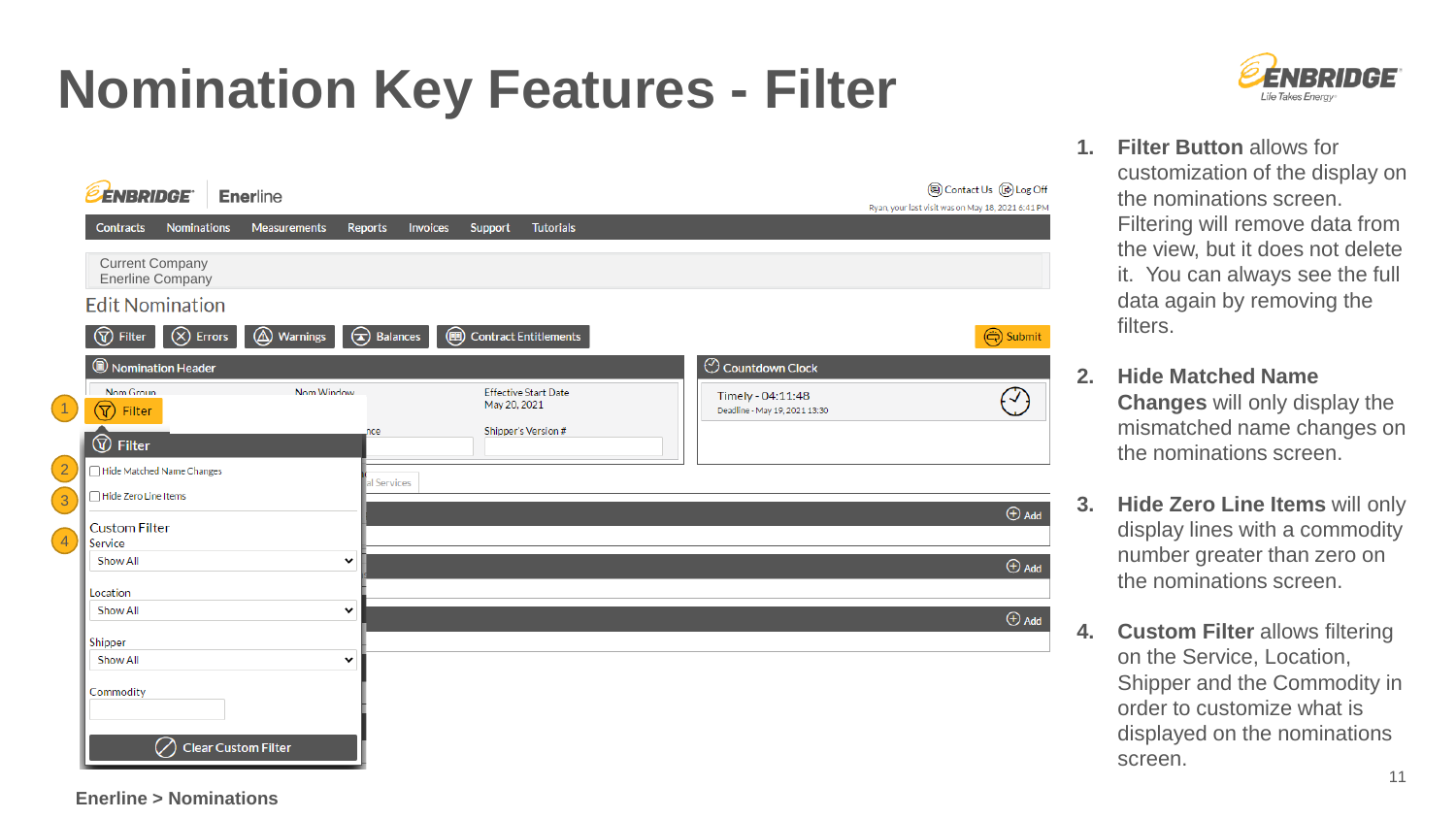#### **Nomination Key Features - Errors**



| <b>EENBRIDGE</b><br><b>Enerline</b>                                        |                                                                                                   | <b>@</b> Contact Us @ Log Off<br>Ryan, your last visit was on May 18, 2021 6:41 PM |
|----------------------------------------------------------------------------|---------------------------------------------------------------------------------------------------|------------------------------------------------------------------------------------|
| <b>Nominations</b><br><b>Contracts</b><br><b>Measurements</b>              | <b>Invoices</b><br><b>Tutorials</b><br>Reports<br>Support                                         |                                                                                    |
| <b>Current Company</b><br><b>Enerline Company</b>                          |                                                                                                   |                                                                                    |
| <b>Edit Nomination</b>                                                     |                                                                                                   |                                                                                    |
| <br><u>(ପ</u><br>$\left(\times\right)$ Errors<br>Warnings<br><b>Filter</b> | 甸<br><b>Contract Entitlements</b><br>ଇ<br><b>Balances</b>                                         | (今) Submit                                                                         |
| Nomination Head                                                            | $\odot$ Countdown Clock                                                                           |                                                                                    |
| Nom Window<br>Nom Group<br>Timely<br>Enerline                              | <b>Effective Start Date</b><br>Timely - 04:11:48<br>May 20, 2021<br>Deadline - May 19, 2021 13:30 | $\overline{\mathcal{L}}$                                                           |
| Errors                                                                     | Shipper's Version #                                                                               |                                                                                    |
| $(\!\times\!)$<br><b>Errors</b>                                            |                                                                                                   |                                                                                    |
|                                                                            | Windo                                                                                             | $\bigoplus$ Add                                                                    |
| You have no errors.                                                        |                                                                                                   |                                                                                    |
| <b>CHECHAE CHA Date</b>                                                    | per's Re                                                                                          | $\bigoplus$ Add                                                                    |
| There are no items.                                                        |                                                                                                   |                                                                                    |
| <b>Transactional Services</b><br>There are no items.                       |                                                                                                   | $\bigoplus$ Add                                                                    |

**Errors Button** displays when there are problems within the nomination. An example of an error would be exceeding a contract parameter.

**Enerline > Nominations**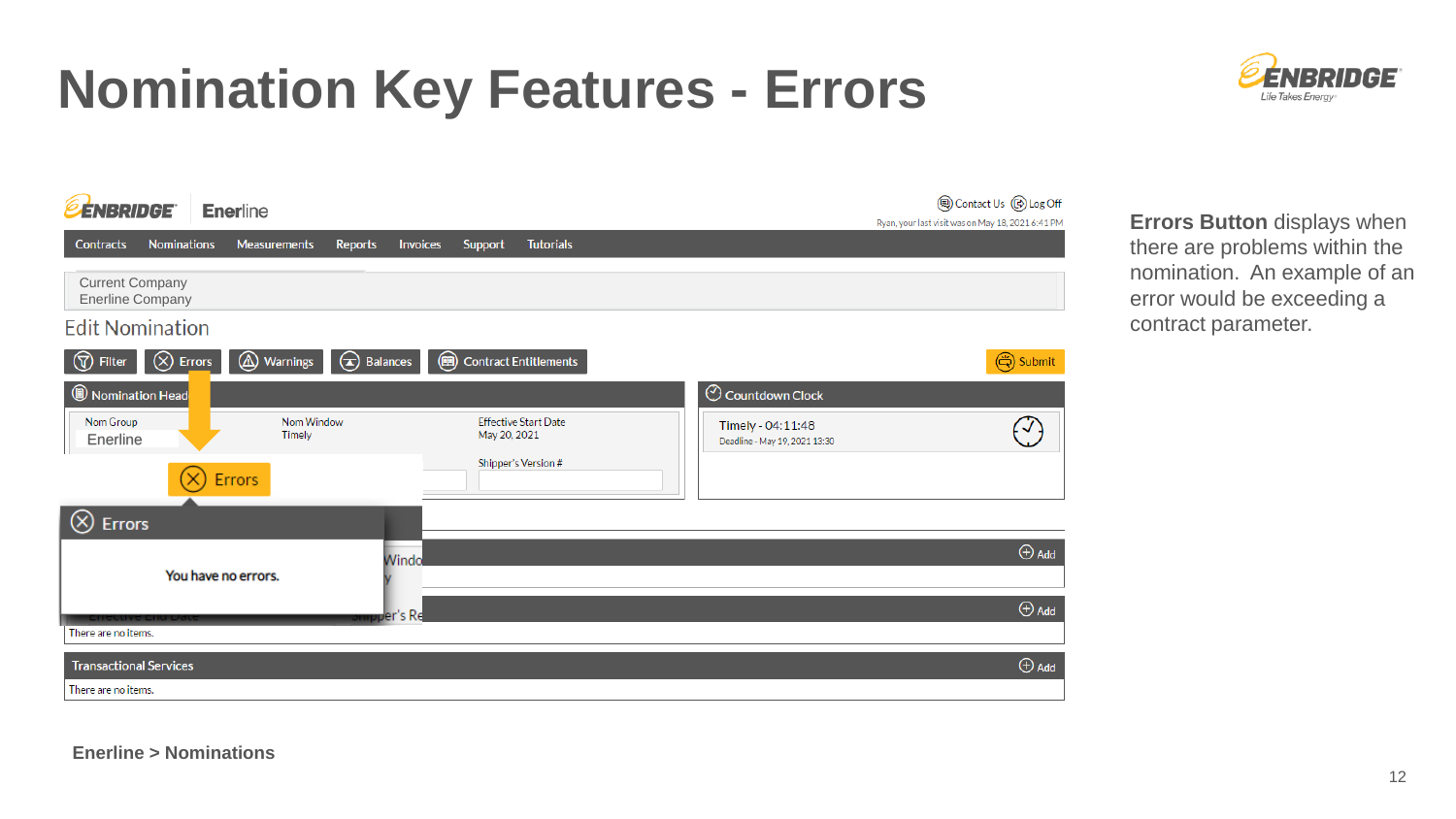## **Nomination Key Features - Warnings**





**Warnings Button** displays when there are issues with the nomination that should be fixed but won't prevent the nomination from submitting. An example of this would be name change mismatches.

**Enerline > Nominations**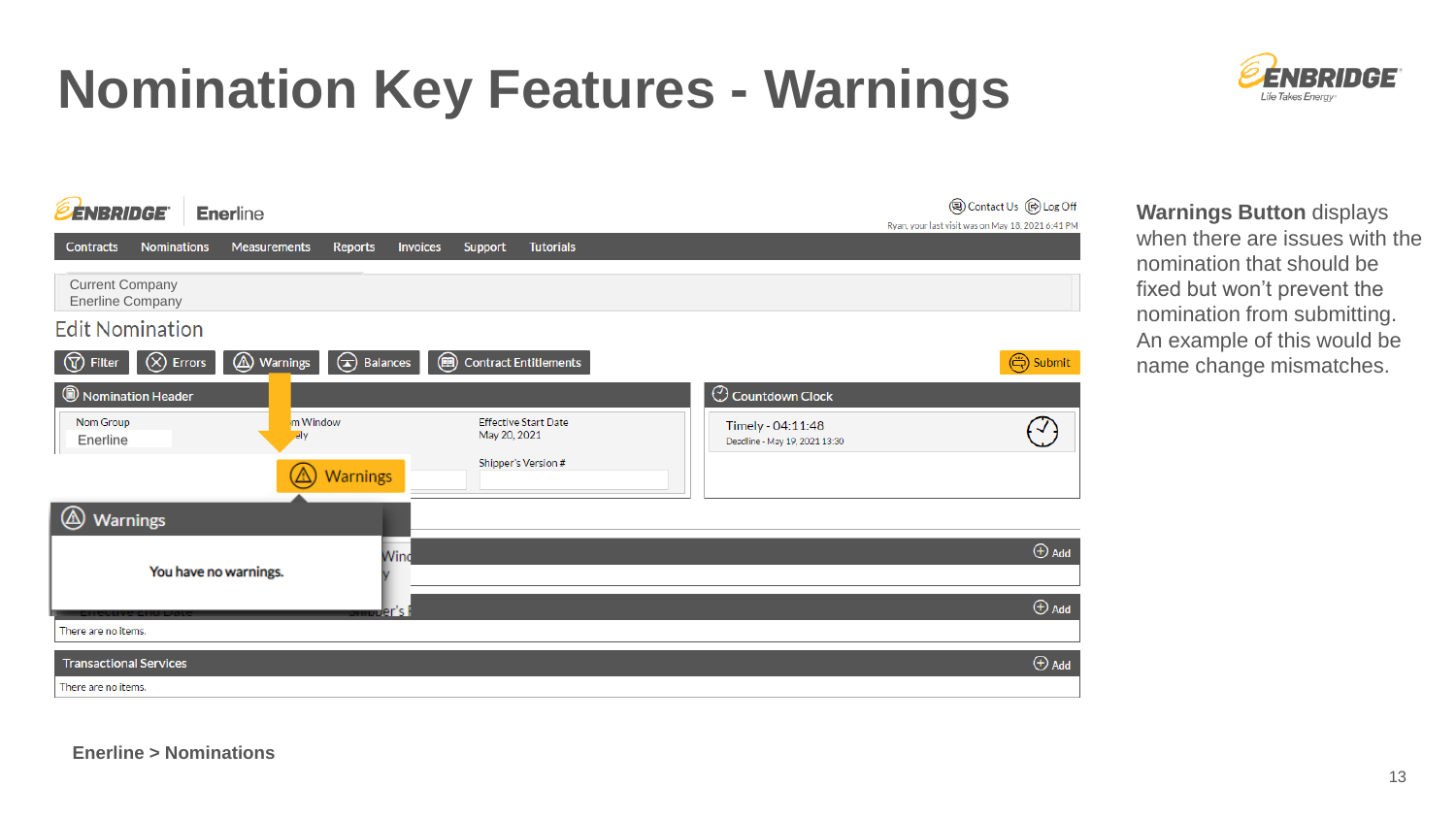## **Nomination Key Features - Balances**



**1. Balances Button** displays the activity on the nomination sorted by location.

ÉNBRIDGE

Life Takes Energy

- **2. Location** lists each location from the nomination and the details of the total activity. If the location is in balance, the difference column is zero. If the location is not in balance, the amount that it is out of balance will be displayed.
- **3. Enable Calc Assist option** automatically calculates the amount needed to balance a location. This number will be displayed on the nomination when you click in the commodity field to make a change. You can toggle this option on and off under the Balances button.
- **4. Export Button** allows for the details of the nomination to be exported to a spreadsheet.